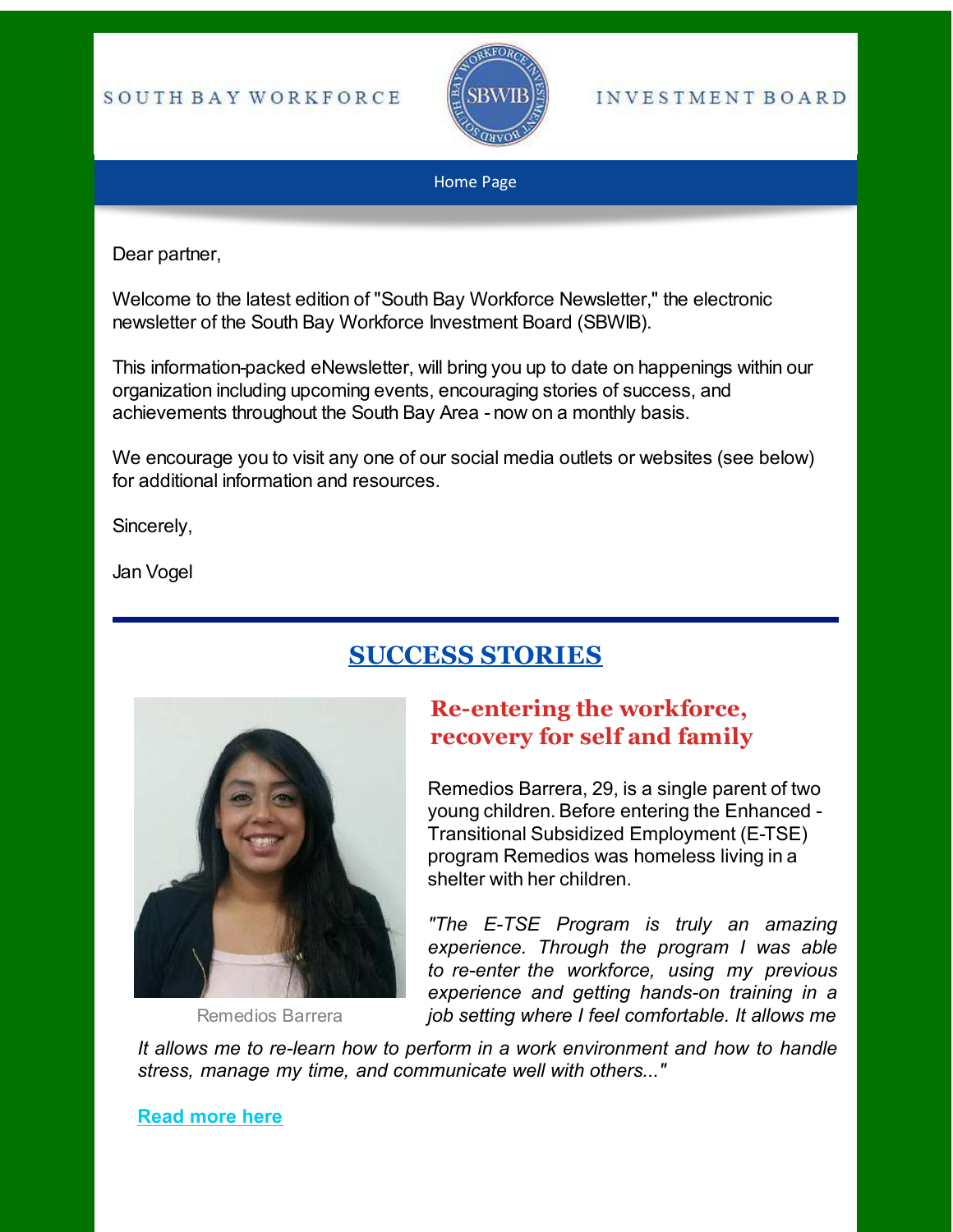#### **While homeless and with determination Ms. Franklin lands the job**

Kamika Franklin, 35, mother of two young children, ages five and one, enrolled with North East Work Source Center on January 2017 under the Enhanced Transitional Subsidized Employment (E-TSE) Program. Upon enrollment Ms. Franklin disclosed she was homeless.

*"I'm very grateful for the E-TSE program because it helped me gain more knowledge and experience, and find a job."* **[Read more here](https://www.sbwib.org/2017-individual-success-stories)**



[Kamika Franklin](https://www.sbwib.org/2017-individual-success-stories)



#### **Youth opportunities after graduation**

Brian Rodriguez, a recent high school graduate, aspired to start college after graduating. Instead, he decided to focus on applying to multiple jobs, but had no work experience prior to enrolling in the Youth Program and encountered obstacles obtaining employment.

Brian enrolled in the Youth Program where he was assigned a case manger. His case manager informed him about the... **[Read more here](https://www.sbwib.org/copy-of-2016-youth-success-stories)**

## **IN THE NEWS**

**SBWIB's 17th Annual Blueprint for Workplace Success Job Fair in partnership with the City of Carson**

More than 960 eager students from high school and community college districts throughout the South Bay attended the 17th Annual Blueprint for Success Job



Fair hosted by the City of Carson and presented by the South Bay Workforce Investment Board (SBWIB), April 27th, at the Congresswoman Juanita Millender McDonald Community Center in Carson.

More than 80 employers from private and public sectors talked to the students and conducted interviews. At the end of the three-hour event, 235 of the students were hired on-the-spot and 280 others were invited back for second interviews.

**[Read full article here](https://media.wix.com/ugd/b8c0dc_9f66d08be2b045afa17497f426d67433.pdf) [Watch Hawthorne Community Television's here](https://www.youtube.com/watch?v=VxPZf7SUdlo&feature=youtu.be&t=14m15s) [Watch TorranceCitiCable's video here](https://www.youtube.com/watch?v=B4ysFfHTSjE&feature=youtu.be&t=15m28s)**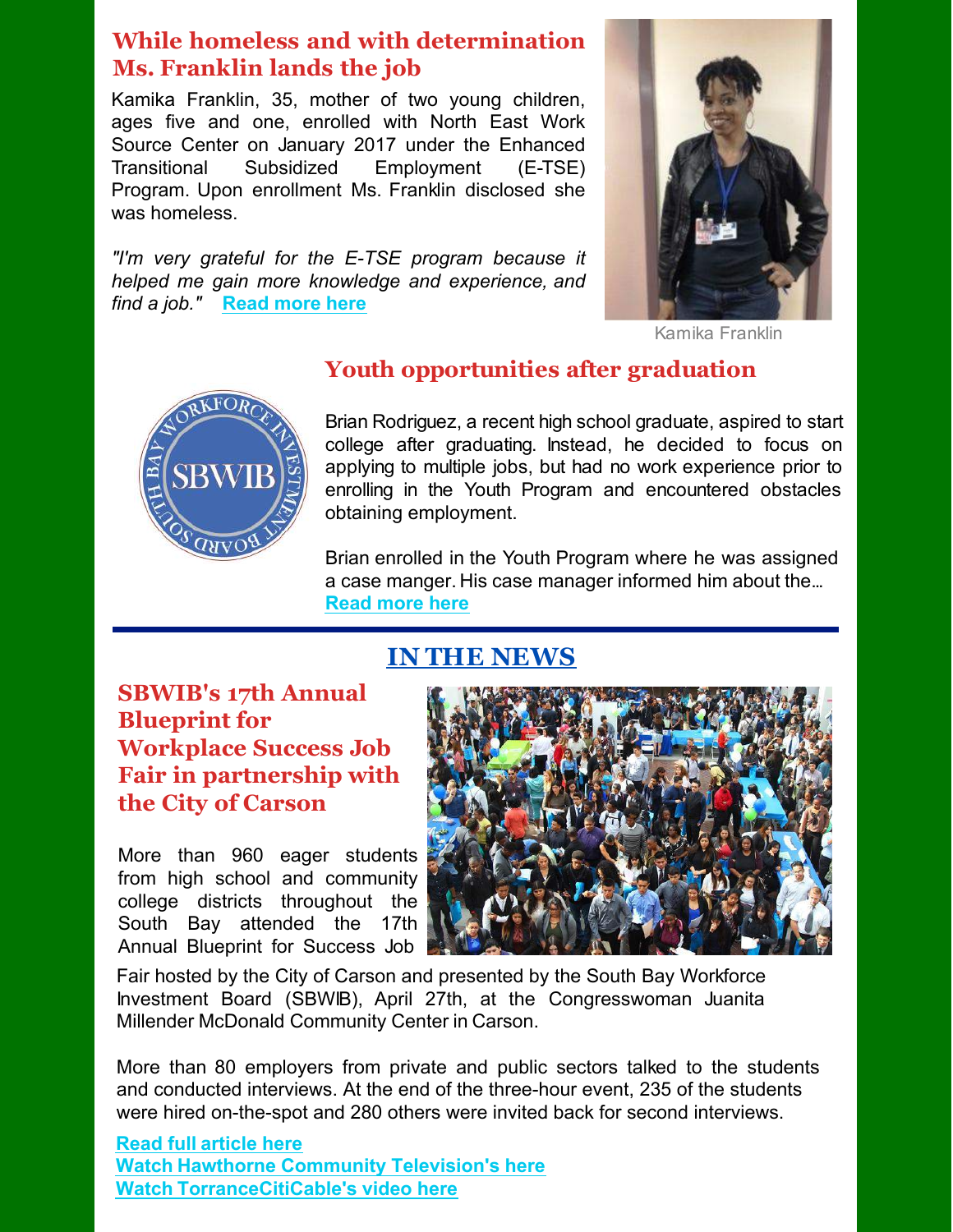

#### **Twenty-Six Formerly Incarcerated Adults Graduate from SBWIB's Career Pathways 180 Job Preparation Academy**

The South Bay Workforce Investment Board (SBWIB) in cooperation with the California Department of Corrections and

Rehabilitation-Parole Department, and Employment Development Department, presented a week long Career Pathways 180 Job Preparation Academy, April 17 - 21, for twenty six recent parolees at the South Bay One-Stop Business & Career Center in Inglewood. **[Read full article here](https://media.wix.com/ugd/b8c0dc_3043b57ae5094f188a78e648db178de6.pdf)**

## **SBWIB to award 25 students in Aero-Flex Pre-Apprenticeship program with \$500 stipend**

The SBWIB has piloted an "earn and learn" model for high school students connecting interns with career pathways in engineering and advanced manufacturing. Watch TorranceCiti-Cable's coverage on the program at the link below.



#### **[Read full press release here](https://media.wix.com/ugd/b8c0dc_f7daebd7d0c542089b92c1f64495ca9f.pdf) [Watch TorranceCitiCable's video here](https://www.youtube.com/watch?v=LNm_O4Ebc5w&feature=youtu.be&t=7m56s)**

#### **The Los Angeles Air Force Base continues to hold monthly Employer Panel / Hiring Events for Transitioning Military Professionals**

The SBWIB has been providing employment and related services to transitioning in/out airmen and their families at the Los Angeles Air Force Base Airman and Family Readiness Center since July 1, 2016. If your company is interested in hiring veterans



please contact Reginald Fields; rfields@sbwib.org; 310-653-5327

**[Download flyer here](http://media.wix.com/ugd/b8c0dc_c1e8b3bf49234c70a71eab158ed973db.pdf)**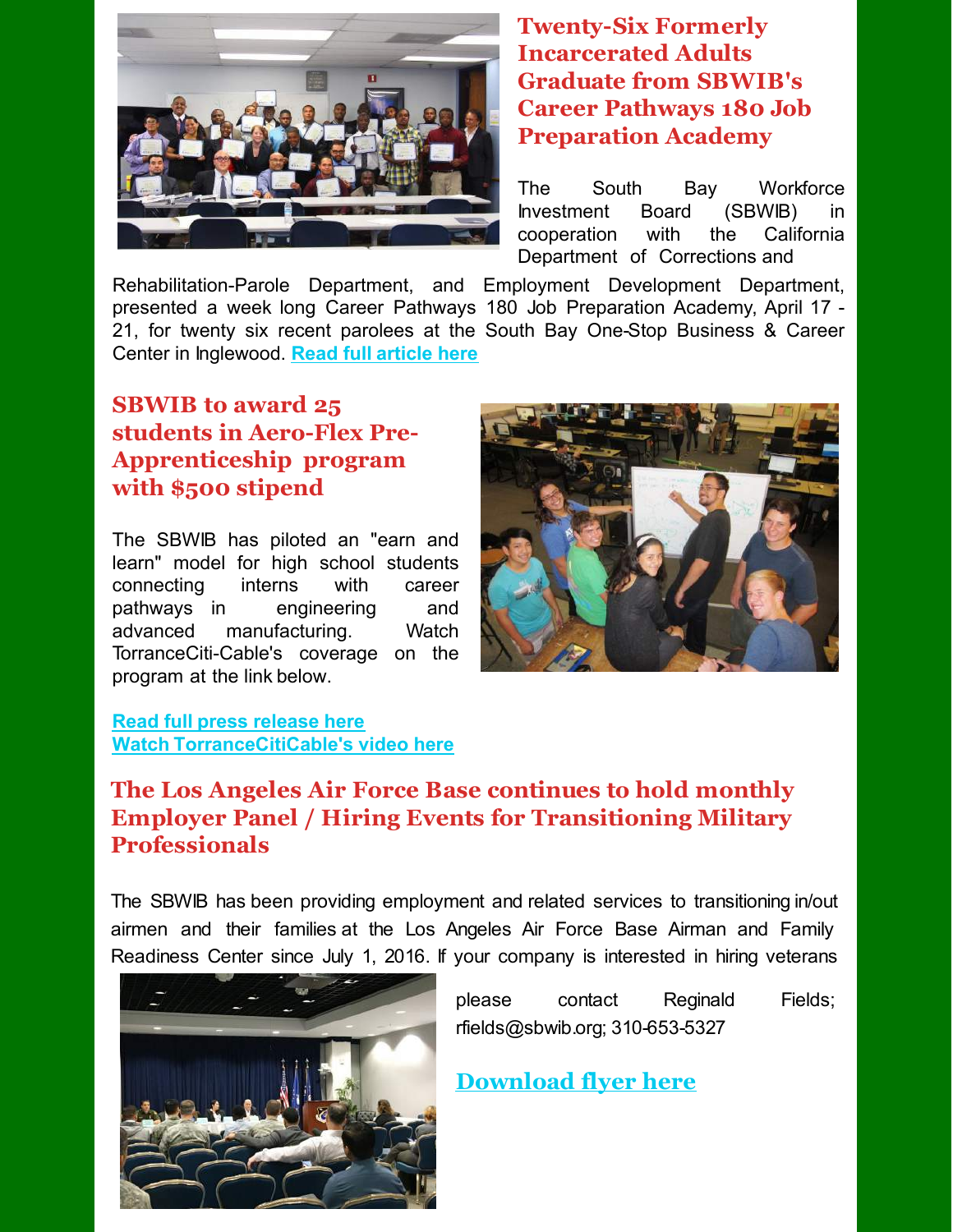#### **Services for Dislocated Workers and Rapid Response Program**

The SBWIB provides comprehensive employment and training services to workers that are being laid off or dislocated. The program provides them with intensive career transition services tailored to each client to ensure they are



re-employed as quickly as possible. Some of the services include: Career Consulting, Workshops, Comprehensive Assessments, Retraining, On the Job Training, Job Search and Placement Assistance. The SBWIB is actively working with employees affected by the Toyota closure and is onsite every Tuesday answering questions and providing training for employment. The SBWIB is also working with many other companies assisting employees including; Chemring, Sports Authority, Boeing, Qual Pro, Cathedral Printing, Triumph Aerostructures, Cozymel's Restaurant, K-Mart and others. For more information please contact Catherine Blaylock; 310-970-7700.



#### **Job opportunities in construction!**

Information sessions for working on the new Football Stadium in Inglewood are being held bi-weekly on Fridays at the Inglewood One Stop Business & Career Center. Contact Rosalin D. Clark to set an appointment and learn more about construction opportunities. Contact information available on flyer.

**[Download flyer here](https://media.wix.com/ugd/3fa6a7_d8f463cf64f04c1e9b5e5eee1d505f69.pdf)**

## **ANNOUNCEMENTS**

#### **Save the Date for SBWIB's 22nd Annual Alumni Awards Ceremony**

Every year the SBWIB partners with businesses in the South Bay to congratulate and award participants who have successfully made it through various SBWIB programs, got training and found jobs. This event not only recognizes them but also proceeds support our youth programs and teen centers.

**Date:** Thursday, October 12th, 2017 **Time:** 5 p.m.- 9 p.m. **Location:** Torrance Marriott 3635 Fashion Way, Torrance, CA 90503

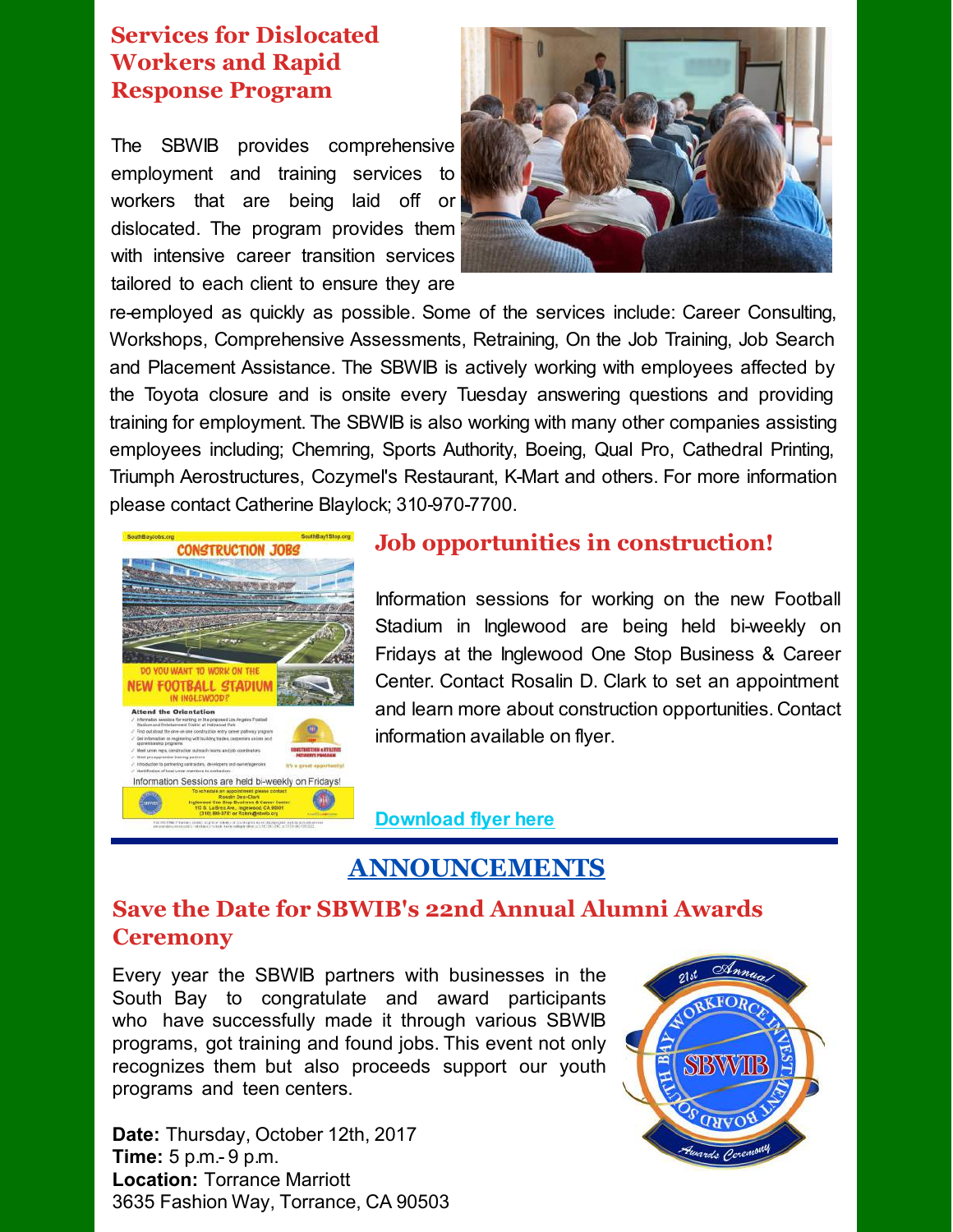

## **Healthcare Industry Sector Partnership**

The increased need for care coordination has created a growing demand for well-trained and qualified professionals across the continuum of healthcare including hospitals, clinics, long-term care facilities and more. To respond to this growing need, the SBWIB is

working in collaboration with healthcare providers to develop training strategies and resources.

#### **[Healthcare Care Coordination Pathway Project](http://files.constantcontact.com/1c123a6f401/e15fb96e-7115-46eb-b993-a56d7351f460.pdf)**

# **UPCOMING EVENTS**

## **May 16th: Community Coffee**

The Inglewood Unified School District (IUSD) invites you for a cup of coffee. Go for the coffee, stay for the conversation. Join Dr. D'Artagnan Scroza and Mrs. Margaret Turner-Evans as you converse about bullying.

**Time:** 6:00 p.m. - 7:30 p.m. **Location:** Crozier Middle School 120 W. Regent Street, Inglewood, CA 90301 **[Download flyer here](http://icareinglewood.com/wp-content/uploads/2017/05/community-coffee-flyer-5.1.17.pdf)**

## **May 16th: Los Angeles County Fire Department Recruitment\***

Join firefighters from the LACoFD as they share what is takes to become a firefighter. Also learn about non firefighting positions like; ocean lifeguard, dispatcher, student worker and more! **Time:** 6:00 p.m. - 7:00 p.m. **Location:** South Bay One Stop Business & Career Centers 110 S. La Brea Ave., Suite 506 & 504 Inglewood, CA 90301 **[Download flyer here](http://icareinglewood.com/wp-content/uploads/2017/05/LACoFD-Recruitment-Flyer-Info-Session-Inglewood-4_25_17.pdf)**

## **\*Registration required**

## **CONNECT WITH US**

For the latest information and events taking place in the South Bay Area, be sure to check us out on social media at the following outlets:

LinkedIn - **[\(South Bay 1-Stop\)](https://www.linkedin.com/company/south-bay-one-stop-business-&-career-center)** and **[\(South Bay Workforce Investment Board\)](https://www.linkedin.com/company/south-bay-workforce-investment-board)**  Twitter **[\(@SouthBayWIB,](https://twitter.com/SouthBayWIB) [@SouthBayJobsCA\)](https://twitter.com/SouthBayJobsCA)** Facebook **[\(South Bay Workforce Investment Board - SBWIB,](https://www.facebook.com/SouthBayOneStop/?fref=ts) [South Bay](https://www.facebook.com/SouthBayOneStop/?fref=ts) [Jobs,](https://www.facebook.com/SouthBayOneStop/?fref=ts) [Gardena One-Stop\),](https://www.facebook.com/gardenaonestop/?fref=ts) [Hawthorne Teen Center,](https://www.facebook.com/hawthorne.teencenter?fref=ts) [Inglewood Teen Center](https://www.facebook.com/inglewoodteencenter/?fref=ts)** Pinterest **[\(SouthBayWIB\),](https://www.pinterest.com/SouthBayWIB/) [Hawthorne Teen Center](https://www.facebook.com/hawthorne.teencenter?fref=ts)** Instagram **[\(SouthBayWIB\)](https://www.instagram.com/southbaywib/), [Inglewood Teen Center,](https://www.instagram.com/inglewoodteencenter/) [Hawthorne Teen Center](https://www.instagram.com/hawthorneteencenter/)** YouTube **[\(South Bay Workforce Investment Board\)](https://www.youtube.com/channel/UCTQyvQAIncrdvf-x_6RtfDg/videos)**